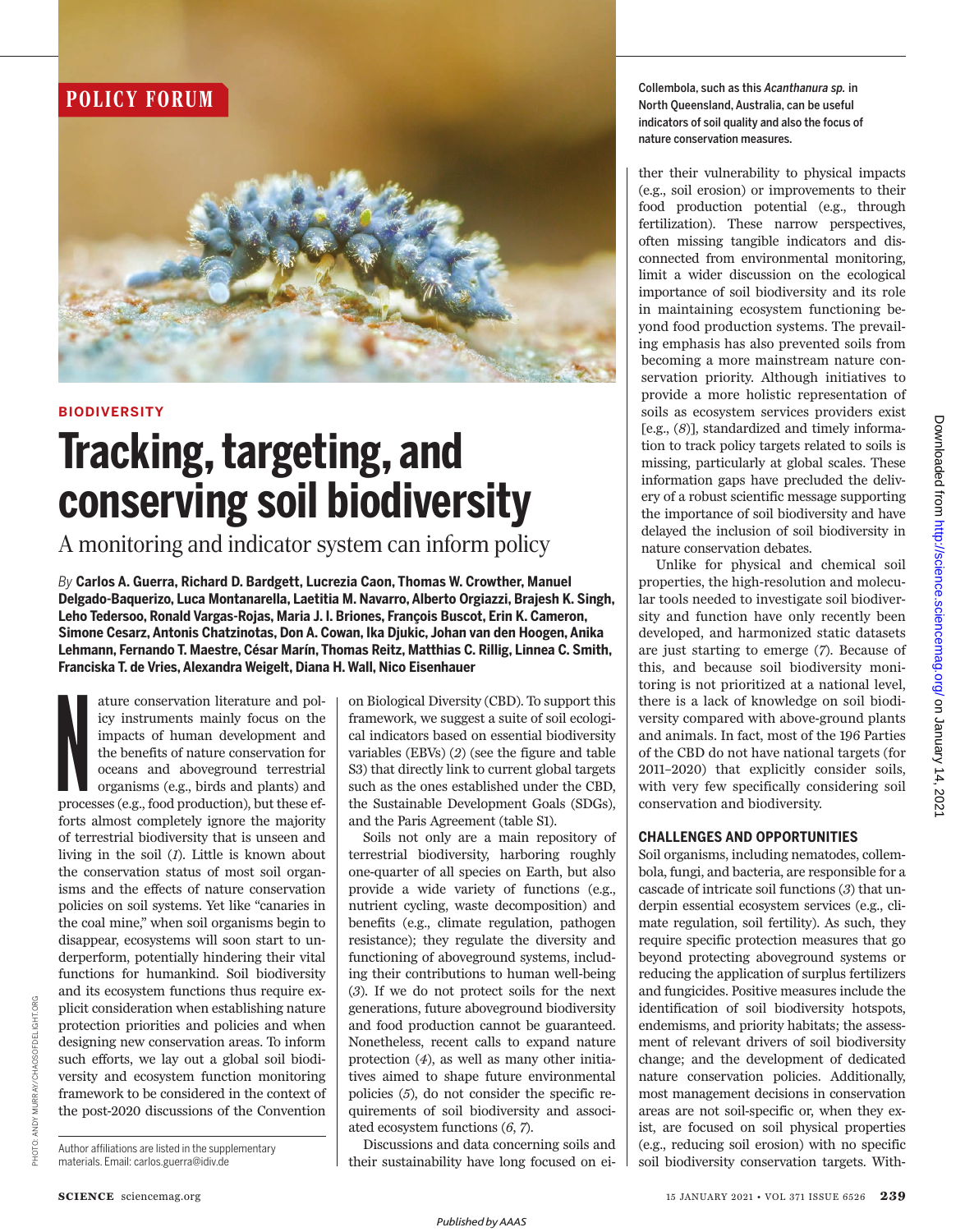out such measures, nature conservation has limited effects on the protection of soil organisms and their functions. For example, although expansion of protected areas has demonstrated benefits for protecting birds and mammals, there is little to no benefit to belowground diversity (*1*). To prioritize soils for nature conservation worldwide, policymakers require up-to-date data as well as transparent, reliable, and unbiased policyready indicators that are critical to providing a measure of success or failure of policy agendas (*4*, *5*). Recent efforts to describe the macroecological drivers and patterns of soil biodiversity (*9*), the general lack of com-

parable temporal data (*7*), the limitations to the development of coordinated large-scale monitoring efforts (*2*, *7*), and the enormous number of undescribed soil-dwelling species have all impeded the production of reliable assessments of soil biodiversity change (*9*). As a consequence, to date, most policies are informed by sparse information on soil chemistry (e.g., soil carbon) or on impacts to soils (e.g., soil erosion), and until recently we did not have the right instruments to inform policy-makers on soil ecological changes and impacts. With recent advancements in DNA technology, methods to integrate diversity and functional data, and international agreements for soil research [e.g., the recently endorsed resolution by the Food and Agriculture Organization (FAO) 27th Session of the Committee on Agriculture on the international exchange of soil samples for research purposes], we now have the resources, initiative, and technology to support the large-scale generation of this soil ecological knowledge.

Excluding soil biodiversity and associated ecosystem func-

tions from nature conservation targets means that policies may fail to represent them and may render soil biodiversity and critical ecosystem functions more vulnerable to global change. Below- and aboveground diversity do not necessarily follow similar ecological patterns (*6*), which suggests that even when the focus is on restoring wild areas or increasing carbon sequestration (*10*)—both seen as positive outcomes of nature conservation—such practices might not have the same positive effects on soil organisms and their associated functions (*1*). Moreover, although constrained by current knowledge and logistic limitations (*7*), available studies already show the scale at which climate and land-use change, pollution, and other types of threats directly affect soil systems (*11*), pointing to the urgent need for policies to be based on a more comprehensive view of these terrestrial ecosystems (*7*, *9*).

#### **WORLDWIDE MONITORING**

To fully comprehend the role of terrestrial biodiversity in the context of climate change, sustainable development, and nature conservation, we must invest in understanding what lies belowground. This requires a hoinform decision-making and policy-making, such as the Biodiversity Indicator Partnership and the U.N. System of Environmental Economic Accounting.

To this end, the global soil research community has started to organize itself to respond to the challenge. Efforts such as the International Initiative for the Conservation and Sustainable Use of Soil Biodiversity, the Global Soil Biodiversity Initiative, the Global Soil Partnership (GSP) of the Food and Agriculture Organization, and the Status of the World's Soil Resources Report reflect how the international community has started to pay greater attention to the loss of biodiver-

# **Linking soil biodiversity to policy**

Links between global soil essential biodiversity variables (EBVs) (outer ring) are prioritized by the Soil Biodiversity Observation Network (SoilBON) and policy sectors (center) through the use of soil ecological indicators (inner ring; table S3). Thin lines correspond to links between EBVs and soil indicators; thicker lines refer to links between each soil indicator and specific policy sectors. The EBVs for soil systems are proposed as a holistic system approach (table S2), where soil organisms are intertwined with relevant soil chemical, physical, and functional properties, contributing to overall societal well-being. See table S1 for further information on links to specific policy targets and policies. See table S2 for details of the EBVs.



listic system approach (see the figure) that includes definitions of a wide variety of soilrelated EBVs, as well as standardized international monitoring systems (*12*) to track the state and dynamics of global soil biodiversity and ecosystem functioning over time. These EBVs encompass four complementary dimensions of soil systems (soil physics, soil chemistry, soil biodiversity, and soil ecosystem functions) and relate to specific ecological indicators (see the figure, inner ring, and table S3). This effort will be facilitated by existing mechanisms designed to mainstream the use of data and derived indicators to

sity in agricultural soils. Indicators related to soil health have also emerged, although these mostly rely only on physical and chemical parameters without any functional or biodiversity aspect explicitly included (*13*). The recent Global Soil Biodiversity Assessment for the CBD and the updated plan of action for the International Initiative for the Conservation and Sustainable Use of Soil Biodiversity are two other recent steps to elevate the policy status of soil biodiversity and increase soil literacy. However, all these initiatives rely on static fragmented soil biodiversity data without any temporal resolution or coordination.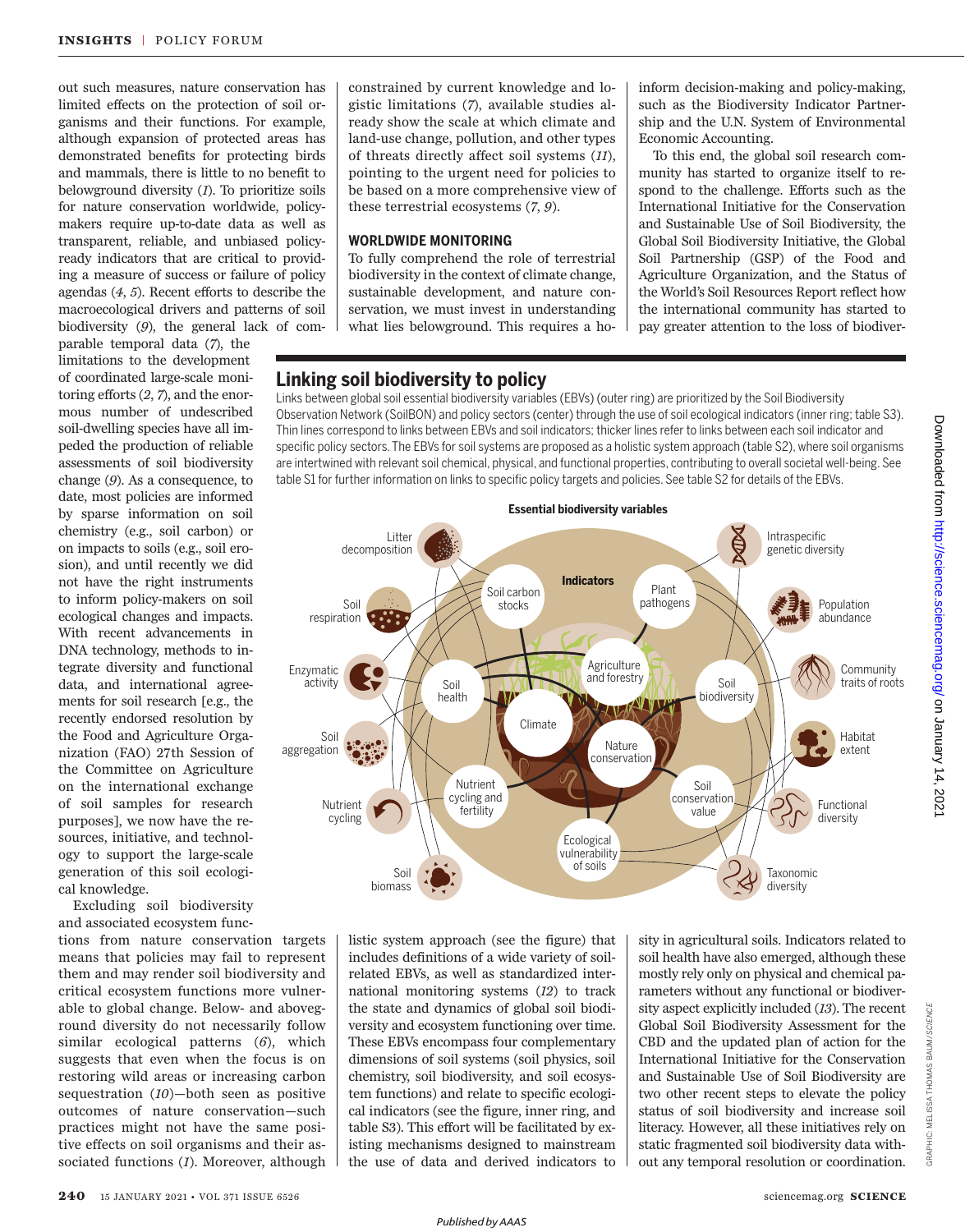We therefore must move beyond snapshots of soil biodiversity data and relay concrete input for temporally and spatially explicit soil biodiversity and ecosystem function indicators. As an example, in the context of the post-2020 discussions of the CBD, there is a focus on the protection of critical ecosystems. By assessing the state and trends of soil conservation value (see the figure and table S3), inherently including soil biodiversity information, we would be able to directly determine the extent to which countries are in line with this target. More important, we can support the identification of critical ecosystems that include soil communities.

In response to this need, we established the first global Soil Biodiversity Observation Network (SoilBON; https://geobon.org/bons/ thematic-bon/soil-bon) under the umbrella of the Group on Earth Observations Biodiversity Observation Network (GEOBON) to systematically collect and sample observational data worldwide on the condition of soil biodiversity and functions. With the aim of including researchers working on all continents, we have proposed a plan to overcome legal limitations (e.g., centralizing requirements to comply with the Nagoya Protocol) and operational limitations (e.g., by providing funds to support researchers across the world) (*7*) to produce the first globally standardized time series on the condition of soil biodiversity and ecosystem functions (see the figure). Using lessons learned from and integrating methods used in other initiatives [e.g., (*2*, *12*, *14*)] and co-funded by multiple institutions around the world, this program will implement standard protocols across the entire monitoring infrastructure (see table S2) to systematically assess both soil biodiversity and soil ecosystem functions in both protected and nonprotected areas (*6*).

Although a global network will not have the resolution to distinguish among specific management practices, it can call attention to good examples of nature conservation focusing on soils and can be used as a global reference for comparison across regions and countries, thereby contributing to more effective soil conservation policies (see the figure and table S1). By identifying connections between soil ecological indicators and various reporting needs related to policy targets (see table S1), we provide a road map for researchers and policy-makers (see the figure and tables S1 and S2) on the priorities for data collection and on how to integrate such information into policy design.

Effective soil monitoring is needed to increase our capacity to mitigate ongoing global environmental changes (*11*) and inform policy sectors as different as nature conservation (e.g., SDG Target 15.1), land degradation (SDG Target 15.3), climate mitigation and adaptation (e.g., Paris agreement 2015), forestry (e.g., United Nations Decade on Ecosystem Restoration), and food security (e.g., SDG Target 2 and European Union Common Agricultural Policy) (table S1). Such a global initiative will not be possible without a wide network of local partners that cover different ecosystems and environmental conditions. This includes providing support to colleagues working in developing countries and establishing a centralized global analysis network across different volunteering institutions that allows for a high level of standardization and analytical power, and that can be extended to potential new partners or initiatives following the same standards [e.g., with regional or thematic focus (*14*), or focusing on data harmonization and synthesis]. In addition to increasing the quantity and quality of available soil ecological data worldwide, locally produced data and information will also become comparable between countries and projects thanks to the emerging collaboration with the Global Soil Laboratory Network of the GSP.

This program must include a strong commitment to capacity-building and knowledge-sharing mechanisms (Post-2020 CDB Goal D), as well as an open world archive of soil biodiversity resources. It provides a multi-tiered approach (globally coordinated sampling and harmonization using reference laboratories, cross-laboratory standardization and protocols, data aggregation using a clear set of EBVs and policy-relevant indicators, cross-initiative and cross-time validation and reporting) on which other networks, countries, and regions can build to create a comparable global patchwork of soil biodiversity and functional assessments. The goal is to create a program that builds on available assessments [e.g., the Global Soil Biodiversity Assessment (*15*)] to deliver valuable information on the state and trends of soil biodiversity and functions to support current policy-making and help reshape it to bring soils and their biodiversity to the center stage of global sustainability thinking. A first example is under way in Europe, where a partnership between SoilBON and several research institutions aims to provide essential biodiversity data to inform current and future European policy (e.g., the European Biodiversity Strategy for 2030; see the figure).

We aim for a future where the conservation value of giant earthworms [e.g., *Rhinodrilus alatus* (Righi 1971)] or endemic fungi [e.g., *Lactarius indigo* (Schwein 1822)] is recognized and their ecology is properly protected by nature conservation measures (e.g., establishing no-tillage areas or promoting environmental compensation schemes that explicitly include soil-related measures such as deadwood management plans that favor soil invertebrates and fungi). Local soil biodiversity should be considered when designing conservation areas and highlighted when implementing appropriate management efforts. To do this, we propose a complementary set of ecological indicators that considers the multiple facets of soil ecology (between biodiversity and key ecosystem functions) and provides a comprehensive overview of soil systems. These indicators were developed to address specific societal needs (e.g., soil health, nutrient cycling and fertility, or plant pathogens) but also to extend the use of soil ecological data to other policy realms [e.g., nature conservation (soil conservation value, soil biodiversity); climate action and land degradation neutrality (ecological vulnerability of soils, soil carbon stocks)]. If considered across the policy spectrum (table S1), these indicators will provide baseline data and methodologies to map and assess the current state and temporal trends of global soil biodiversity and functions, and to identify the regions that are more vulnerable to abrupt ecosystem shifts in the context of future climate and land-use change.

An international soil monitoring program based on EBVs and holistic indicators such as those presented here will provide the tools to assess how far we are from conservation targets in the next decades, acting as an early warning system of how current nature conservation measures are succeeding or failing in the conservation of soil biodiversity and functions.  $\blacksquare$ 

#### **REFERENCES AND NOTES**

- 1. M. Ciobanu, N. Eisenhauer, I.-A. Stoica, S. Cesarz, *Appl. Soil Ecol*. 135, 166 (2019).
- 2. L. M. Navarro *et al*., *Curr. Opin. Environ. Sustain*. 29, 158 (2017).
- 3. R. D. Bardgett, W. H. van der Putten, *Nature* 515, 505 (2014).
- 4. P. Visconti *et al*., *Science* 364, 239 (2019).
- 5. S. Díaz *et al*., *Summary for Policymakers of the Global Assessment Report on Biodiversity and Ecosystem Services of the Intergovernmental Science-Policy Platform on Biodiversity and Ecosystem Services* (IPBES, 2019).
- 6. E. K. Cameron *et al*., *Conserv. Biol*. 33, 1187 (2019).
- 7. C. A. Guerra *et al*., *Nat. Commun*. 11, 3870 (2020). 8. Food and Agriculture Organization of the United
- Nations, *Voluntary Guidelines for Sustainable Soil Management* (2017).
- 9. M. Delgado-Baquerizo *et al*., *Nat. Clim. Chang*. 10, 550  $(2020)$
- 10. J.-F. Bastin *et al*., *Science* 365, 76 (2019).
- 11. M. C. Rillig *et al*., *Science* 366, 886 (2019).
- 12. F. T. Maestre, N. Eisenhauer, *Soil Org*. 91, 73–85 (2019).
- 13. J. Lehmann *et al*., *Nat. Rev. Earth Environ.*1, 544–553 (2020).
- 14. A. Orgiazzi, C. Ballabio, P. Panagos, A. Jones, O. Fernández-Ugalde, *Eur. J. Soil Sci.* 69, 140–153 (2018).
- 15. Food and Agriculture Organization of the United Nations, *State of Knowledge of Soil Biodiversity: Status, Challenges and Potentialities* (2020).

#### **ACKNOWLEDGMENTS**

N.E. and D.H.W. contributed equally to this work.

#### **SUPPLEMENTARY MATERIALS**

science.sciencemag.org/content/371/6526/239/suppl/DC1